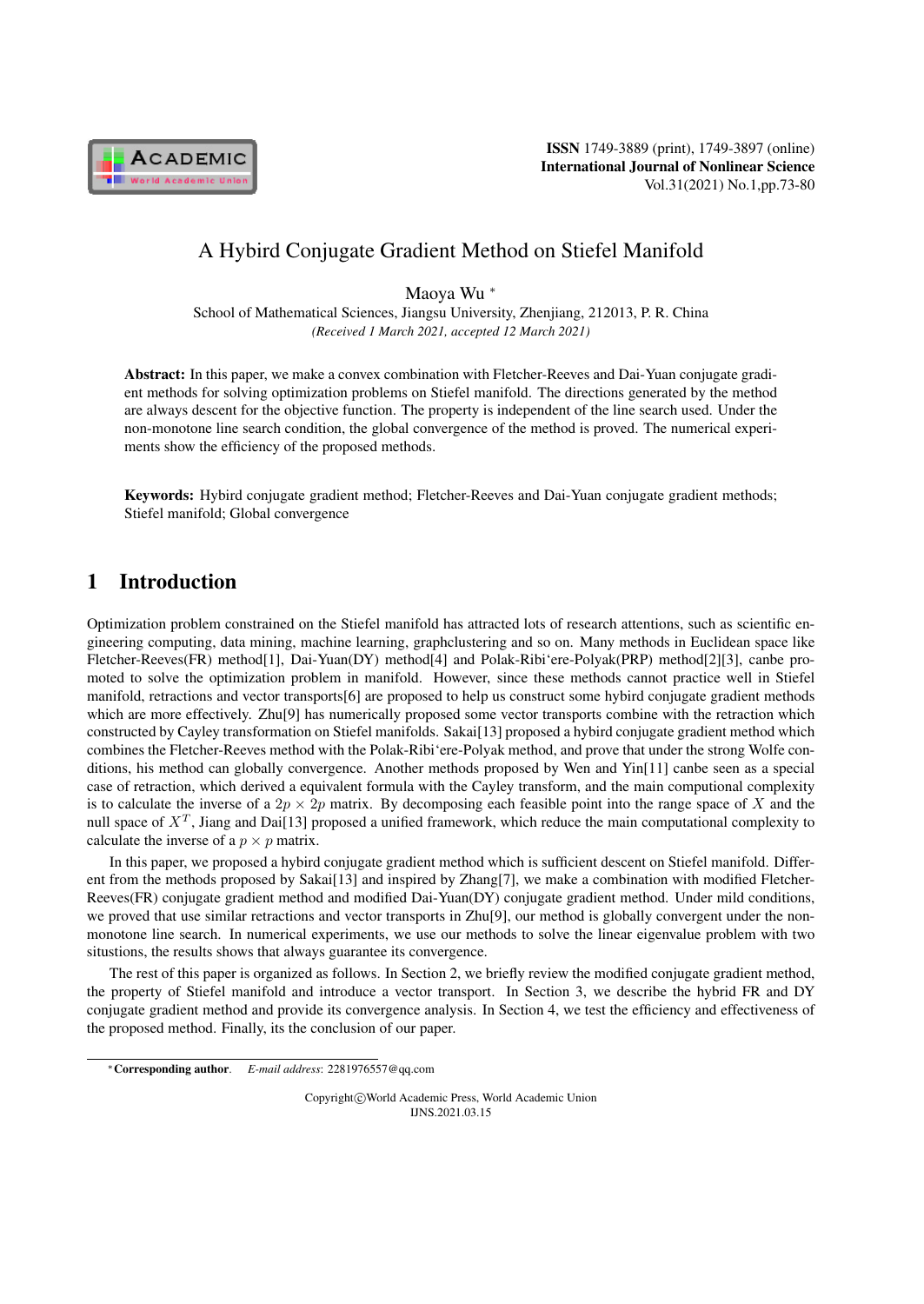### 2 Preliminaries on hybird conjugate gradient methods

In this section, we first give a brief introduction of modified conjugate gradient methods on Euclidean space, then present some properties of Stiefel manifold.

### 2.1 Modified conjugate gradient methods

Let  $f: R^n \to R$  be a conntinuously differentiable function. Consider the following unconstrained optimization problem:

$$
\min_{x \in R^n} f(x).
$$

The iterative process of the conjugate gradient method is given by

$$
x_{k+1} = x_k + \alpha_k d_k,
$$

where  $d_k$  is the search direction defined by

$$
d_k = -g_k + \beta_k d_{k-1} .
$$

Here we use  $g_k$  to denote  $\nabla f(x_k)$ . Different set on  $\beta_k$  refers to different conjugate gradient method. Well-known conjugate gradient methods include the Fletcher-Reeves(FR) method[1], the Polak-Ribiere-Polyak(PRP) method[2] and the Dai-Yuan(DY) method[3] etc. The parameter  $\beta_k$  of FR and DY methods which we used in this paper specified as

$$
\beta_k^{FR} = \frac{\|g_k\|^2}{\|g_{k-1}\|^2} \quad and \quad \beta_k^{DY} = \frac{\|g_k\|^2}{d_{k-1}^T y_{k-1}}
$$

where  $y_{k-1} = g_k - g_{k-1}$ . Zhang[7] proposed a modified FR gradient method in the following way:

$$
d_k = -\theta_k g_k + \beta_k d_{k-1},\tag{1}
$$

,

where

$$
\theta_k = \frac{d_{k-1}^T y_{k-1}}{\left\|g_k\right\|^2} \quad and \quad \beta_k = \beta_k^{FR}.
$$

Inspired by the modified FR conjugate gradient method, we define another modified FR and DY conjugate gradient methods, which directions defined by (1) with the following parameters  $(\theta_k, \beta_k)$ 

$$
\theta_k = -\frac{d_{k-1}^T (g_k - \omega g_{k-1})}{d_{k-1}^T g_{k-1}} \quad \text{and} \quad \beta_k = \beta_k^{FR},
$$
  

$$
\theta_k = \frac{d_{k-1}^T (g_k + \omega y_{k-1})}{d_{k-1}^T g_{k-1}} \quad \text{and} \quad \beta_k = \beta_k^{DY},
$$

the modified FR and DY conjugate gradient methods also provide descent direction if  $\omega > 0$ . Actually,

$$
d_k^T g_k = -\omega ||g_k||^2, \quad \forall k \ge 1.
$$

#### 2.2 The projection of the gradient and vector transport

Retractions and vector transports on Remannian manifolds have been systematacially summarized by Zhu[9]. Stiefel manifold is a special case of Remmannian manifolds, which denoted by

$$
St(p, n) = \{ X \in R^{p \times n} : X^T X = I \}.
$$

The tangent space[8]  $T_XSt(n, p)$  of the Stiefel manifold can be given by

$$
T_X St(n,p) = \left\{ Y \in {}^{n \times p} : X^T Y + Y^T X = 0 \right\}.
$$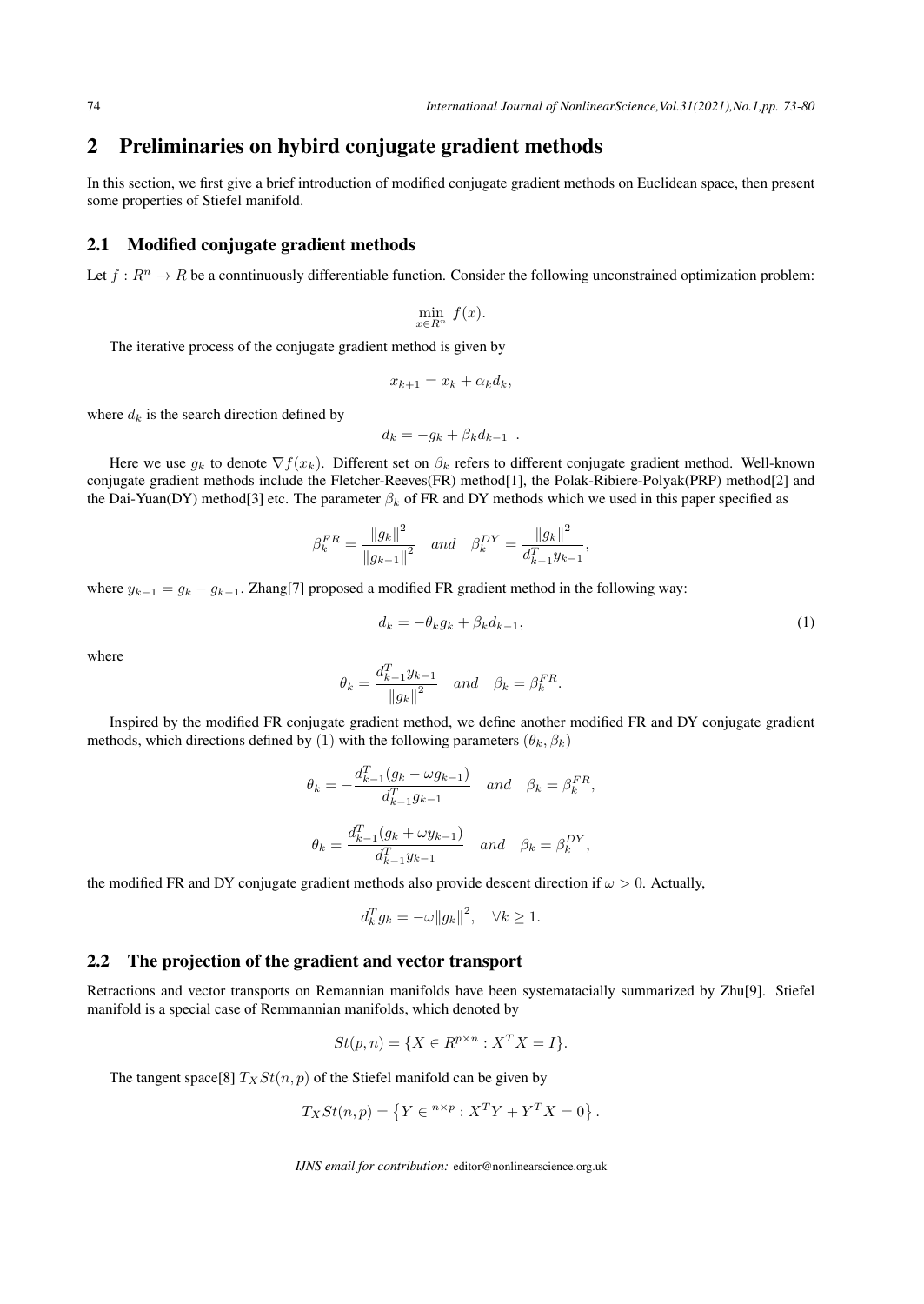*Maoya Wu: A Hybird Conjugate Gradient Method on Stiefel Manifold* 75

By comparing the common inner products used in  $T_XSt(n, p)$ , Zhu [10] has given the difinition of generalized inner product, which defined by

$$
\langle Y, Z \rangle_{\gamma, X} = trace \langle Y^T (I - \gamma X X^T) Z \rangle, \quad \forall Y, Z \in T_X St(n, p) \tag{2}
$$

where  $\gamma \in [0, 1)$  is a parameter. For any differentiable function  $F(X)$ , we denote the gradient of  $F(X)$  as  $\text{grad}F(X)$ , under the above inner product,  $qgradF(X)$  canbe expressed as

$$
ggradF(X) = aX(X^T G - G^T X) + (I - XX^T)G,
$$

where  $G = \left(\frac{\partial F(X)}{\partial X_{ij}}\right) \in R^{n \times p}$ ,  $\partial X_{ij}$  is the  $(i, j)$  entries of X, and  $a = \frac{1}{2(1-\gamma)} \ge \frac{1}{2}$ . If  $a = \frac{1}{2}$ , we can achieve the projection of the gradient  $gg_k$  and denote  $gg_K \triangleq ggrad F(X_k)$ , then

If 
$$
a = \frac{1}{2}
$$
, we can achieve the projection of the gradient  $gg_k$  and denote  $gg_K \equiv ggrad F(X_k)$ , then

$$
gg_K \stackrel{\Delta}{=} ggrad F(X) = G - X \frac{X^T G + (X^T G)}{2}.
$$

In order to employ our hybird conjugate gradient method on the Stiefel manifold, we use well-known Cayley transformation [5] to help us transport  $d_{k-1}$  from  $T_{X_{k-1}}(n, p)$  into  $T_{X_k}(n, p)$ .

$$
R_X(tY) = (I + \frac{t}{2}A_Y)^{-1}(I - \frac{t}{2}A_Y)X \quad \forall Y \in T_X St(n, p).
$$
 (3)

where  $A_Y = (P_X Y)X^T - X(P_X Y)^T$  and  $P_X = I - \frac{1}{2}XX^T$ .

The aboved formula of  $R_X(tY)$  is defined as a retraction on the Stiefel manifold. Similar properties of retraction were generalized by Zhu[9].

Combine the aboved retraction with Cayley transform, we can achieve the following vector transport [6] formula

$$
T_{tY}(D) = (I + \frac{t}{2}A_Y)^{-1}(I - \frac{t}{2}A_Y)D \in T_X St(n, p) \quad \forall Y, D \in T_X St(n, p),
$$
\n(4)

where  $T_{tY}$  is a mapping from  $T_XSt(n, p)$  into  $T_{R_X(tY)}St(n, p)$  on the Stiefel manifold. Under the aboved inner product (2), (3) defines an isometric vector transport. Similar result can be found in [9].

To avoid time-consuming matrix inverse  $(I + \frac{t}{2}A_Y)^{-1}$  in (4), by using Sherman-Morrison Woodbury formula, we can rewrite  $T_{tY}(D)$  as

$$
T_{tY}(D) = D - tU(I + \frac{t}{2}V^T U)^{-1}V^T D,
$$

where  $U = [P_X D \quad X] \in R^{n \times 2p}$  and  $V = [X \quad -P_X D] \in R^{n \times 2p}$ .

# 3 Hybrid FR and DY conjugate gradient method

From now on, we consider a hybrid conjugate gradient method which make a convex combination of FR and DY conjugate gradient method for optimization problems. We focus on the Stiefel manifold

$$
\min_{X \in St(n,p)} \quad F(X),\tag{5}
$$

where  $F: R^{n \times p} \to R$  is continuously differentiable.

#### 3.1 Nonmontone Conjugate Gradient Method on Stiefel Mainfold

For optimization problem (5), we update the current iterate  $X_k$  by

$$
X_{k+1} = R_{X_k}(\alpha_k A_k) = (I_n + \frac{\alpha_k}{2} A_k)^{-1} (I_n - \frac{\alpha_k}{2} A_k) X_k,
$$

where  $\alpha_k$  is the step length which determined by some line search and

$$
A_k = (P_{X_k}d_k)X_k^T - X_k(P_{X_k}d_k)^T \quad A_k \in T_XSt(n, p),
$$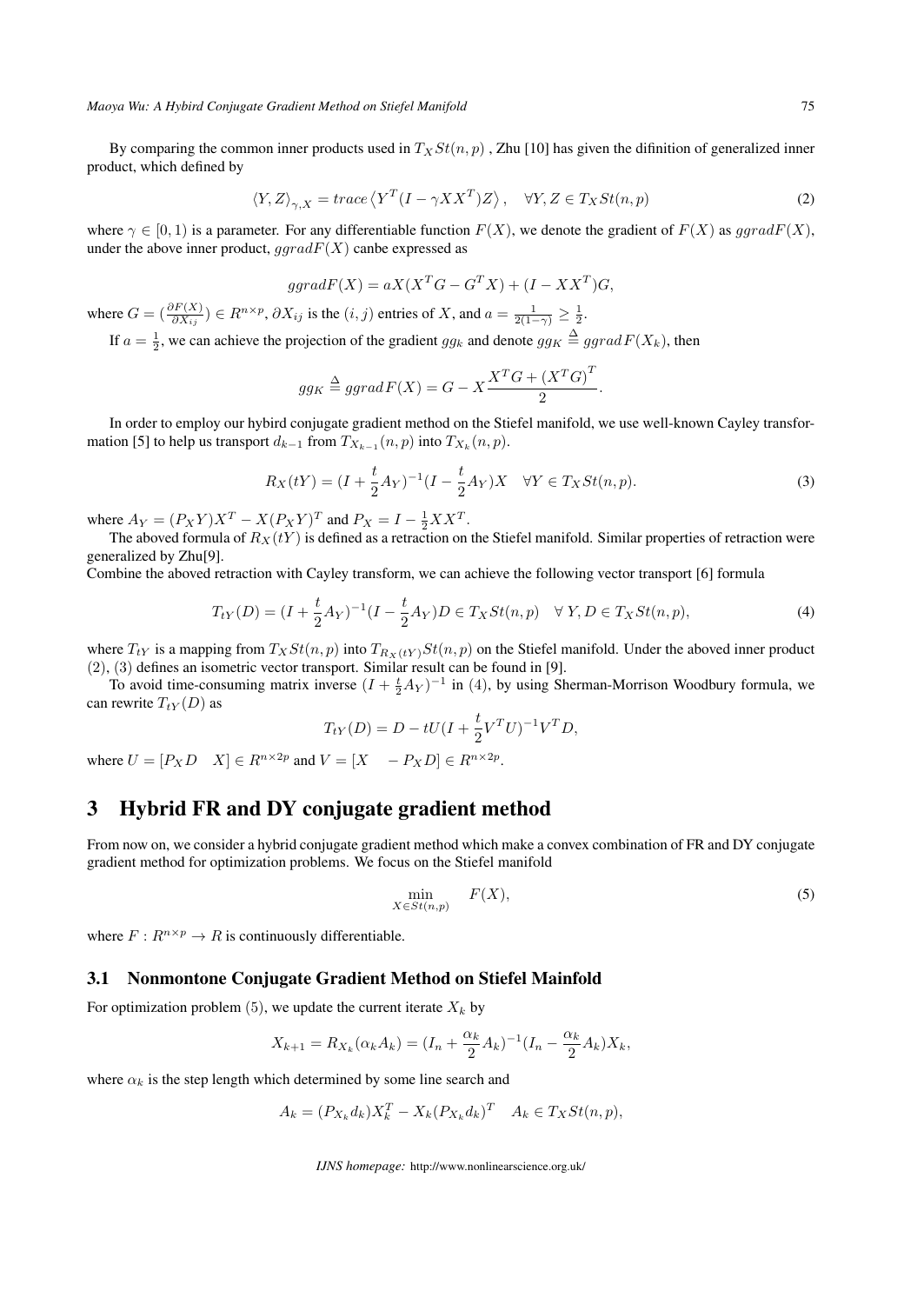.

 $d_k$  is the search direction combined, which defined by

$$
d_k = \begin{cases} -\omega g g_k & if \quad k = 0, \\ -[\varphi_k \theta_k^{FR} + (1 - \varphi_k) \theta_k^{DY}] g g_k + [\varphi_k \beta_k^{FR} + (1 - \varphi_k) \beta_k^{DY}] T_{\alpha_{k-1} d_{k-1}}(d_{k-1}) & if \quad k > 0, \end{cases}
$$
(6)

where  $\omega \geq 1$  and parameters as followed:

Output:  ${X_k}_k \geq 0$ .

$$
\beta_k^{DY} = \frac{\|gg_k\|^2}{\langle T_{\alpha_{k-1}d_{k-1}}(d_{k-1}), gg_k \rangle - \langle d_{k-1}, gg_{k-1} \rangle} \quad and \quad \beta_k^{FR} = \frac{\|gg_k\|^2}{\omega \|gg_{k-1}\|^2};
$$
  

$$
\theta_k^{DY} = \frac{(1+\omega)\langle T_{\alpha_{k-1}d_{k-1}}(d_{k-1}), gg_k \rangle - \omega\langle d_{k-1}, gg_{k-1} \rangle}{\langle T_{\alpha_{k-1}d_{k-1}}(d_{k-1}), gg_k \rangle - \langle d_{k-1}, gg_{k-1} \rangle} \quad and \quad \theta_k^{FR} = -\frac{\langle T_{\alpha_{k-1}d_{k-1}}(d_{k-1}), gg_k \rangle - \omega\langle d_{k-1}, gg_{k-1} \rangle}{\langle d_{k-1}, gg_k \rangle}
$$

Obviously, the search direction generated by the hybird conjugate gradient is a sufficient descent direction, since

 $\langle d_k, gg_k \rangle = -\omega ||gg_k||^2, \forall k \ge 1 \text{ and } d_k \in T_{X_k} St(p,n).$  (7)

For the step length  $\alpha_k$  of our algorithm, we can set  $t_k$  as its first choice, let

$$
t_k = \begin{cases} \frac{\alpha_{k-1}||d_{k-1}||^2}{|trace((gg_k - gg_{k-1})^T d_{k-1})|} & \text{if trace}\left((gg_k - gg_{k-1})^T d_{k-1}\right) \neq 0, \\ 1 & \text{otherwise.} \end{cases}
$$
(8)

Abviously,  $t_k$  is a special case of Barzilai-Borwein [12] step size on the Stiefel manifold. In Algorithm1, we require the final step length  $\alpha_k$  satisfies the following non-monotone line search condition

$$
F(R_{X_k}(\alpha_k A_k)) \le \mu_k - \delta_1 \omega \alpha_k \|gg_k\|^2 - \delta_2 \alpha_k^2 \|d_k\|^2,
$$
\n(9)

where  $\mu_{k+1}$  is taken to be the convex combination of  $\mu_k$  and  $F(X_{k+1})$ .

Given the formula of descent direction and the related parameters, the algorithm of this method is presented as follows.

Algorithm 1 :HFRDY method-nonmontone hybird FR and DY conjugate gradient methods on Stiefel manifold Input:  $\omega > 0$ ,  $\rho, \delta_1, \delta_2, \eta \in (0, 1)$ ,  $X_0 \in St(p, n)$ ,  $\xi_0 = 1$ ,  $\mu_0 = F(X_0)$ .

While  $\|gg_k\| \geq \varepsilon$  do Set  $\theta_k = \varphi_k \theta_k^F R + (1 - \varphi_k) \theta_k^D Y; \quad \beta_k = \varphi_k \beta_k^F R + (1 - \varphi_k) \beta_k^D Y.$ Compute  $d_k$  by (6); Compute  $t_k$  by (9); Deteimine  $\alpha_k = \max\{t_k \rho^j, j = 0, 1, 2, \cdots\}$  satisfying non-monotone line search condition (8); Update  $X_{k+1}$  by  $X_{k+1} = R_{X_k}(\alpha_k A_k);$ Update  $\xi_{k+1} \leftarrow \eta \xi_k + 1$  and  $\mu_{k+1} \leftarrow (\eta \xi_k \mu_k + F(X_{k+1})) / \xi_{k+1}$ ; Update  $k \leftarrow k + 1$ ; Return  $\{X_k\}_k \geq 0$ .

#### 3.2 Sufficient Descent Properties of Hybird Conjugate Gradient Methods

To analyze the convergence theorem, the following assumption is imposed to the objective function F.

**Assumption 1** F is continuously differentiable with Lipschitz gradient, i.e., there exists a constant  $l_f > 0$  such that

$$
\left\|\frac{\partial F}{\partial X}(X) - \frac{\partial F}{\partial X}(Y)\right\| \le l_f \|Y - X\|.
$$

Similar to Lemma 4.4 in [5], we can achieve the following conclusion.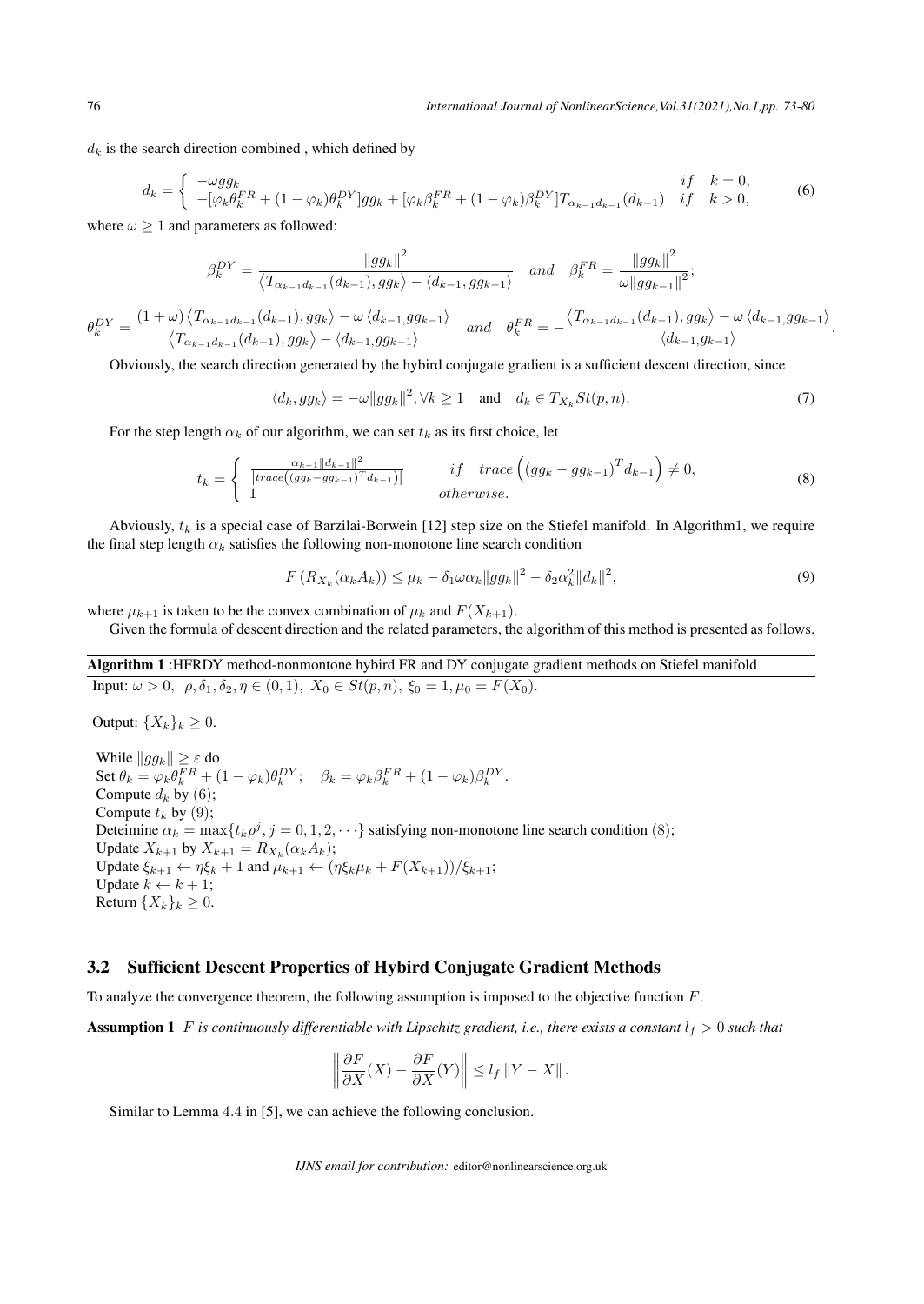**Lemma 2** *For all*  $k \geq 0$  *and*  $0 \leq \alpha \leq t_k$  *, there exist*  $l_1 > 0$  *and*  $l_2 > 0$ *, such that the update scheme follows* 

$$
||R_{X_k}(\alpha A_k) - R_{X_k}(0)|| \le l_1 \alpha ||d_k|| \quad \text{and } \left||R'_{X_k}(\alpha A_k) - R'_{X_k}(0)|| \le l_2 \alpha ||d_k||^2.
$$

**Lemma 3** If  $\alpha_k = t_k \rho^{j_k}$  satisfies the line search condition, then

$$
\alpha_k > \frac{2\rho\omega(1 - \delta_1)\theta \|g_k\|^2}{(c_1 + 2\delta_2) \|d_k\|^2},
$$
\n(10)

where  $c_1 = \overline{c} \, l_2 + c_1 l_f l_1$ *. Moreover, when*  $\delta_1 < 1$ *,* 

$$
\lim_{k \to \infty} \alpha_k \|g_k\|^2 = 0 \quad \text{and} \quad \lim_{k \to \infty} \alpha_k \|d_k\| = 0. \tag{11}
$$

It follows from Lemma 2 and 3 that the following Zoutendijk condition holds:

$$
\sum_{k=1}^{\infty}\frac{\left\|gg_k\right\|^4}{\left\|d_k\right\|^2}<+\infty.
$$

Theorem 4 *Suppose Assumption* 1 *holds and Algorithm does not terminate in finitely many iterations. Then the sequence* X<sup>k</sup> *generated by Algorithm converges in the sense that*

$$
\lim\inf_{k\to\infty}\|gg_k\|=0,
$$

*which means there exists at least one accumulation point satiesfies the first optimality condition[4].*

**Proof.** If  $\liminf_{k \to \infty} \alpha_k > 0$ , from Lemma 3, it holds that  $\liminf_{k \to \infty} ||gg_k|| = 0$ . If  $\lim_{k \to \infty} \alpha_k = 0$ . Suppose

$$
\lim \inf_{k \to \infty} \alpha_k \neq 0,
$$

then there exiats a constant  $\zeta > 0$  such that  $||gg_k|| \ge \zeta$ ,  $\forall k \ge 0$ .

We get from (6) and (7) that

$$
||d_k||^2 = [\varphi_k \beta_k^{FR} + (1 - \varphi_k) \beta_k^{DY}]^2 ||d_{k-1}||^2 + 2\omega[\varphi_k \theta_k^{FR} + (1 - \varphi_k) \theta_k^{DY}] ||gg_k||^2
$$
  

$$
-[\varphi_k \theta_k^{FR} + (1 - \varphi_k) \theta_k^{DY}]^2 ||gg_k||^2.
$$

Dividing both sides of this equality by  $\|gg_k\|^4$ , combing with  $\omega \geq 1$ , we have

$$
\frac{\left\|d_{k}\right\|^{2}}{\left\|gg_{k}\right\|^{4}} = \left[\varphi_{k}\beta_{k}^{FR} + (1-\varphi_{k})\beta_{k}^{DY}\right]^{2} \frac{\left\|d_{k-1}\right\|^{2}}{\left\|gg_{k}\right\|^{4}} + \frac{2\omega[\varphi_{k}\theta_{k}^{FR} + (1-\varphi_{k})\theta_{k}^{DY}]}{\left\|gg_{k}\right\|^{2}} - \frac{\left[\varphi_{k}\theta_{k}^{FR} + (1-\varphi_{k})\theta_{k}^{DY}\right]^{2}}{\left\|gg_{k}\right\|^{2}} \frac{\left\|\varphi_{k}\theta_{k}^{FR} + (1-\varphi_{k})\theta_{k}^{DY}\right\|^{2}}{\left\|gg_{k}\right\|^{2}} + \frac{\omega^{2}}{\left\|gg_{k}\right\|^{2}}.
$$
\n(12)

Define  $\theta_k = \frac{\langle T_{\alpha_{k-1}d_{k-1}}(d_{k-1}), gg_k \rangle - \langle d_{k-1}, gg_{k-1} \rangle - \omega ||gg_{k-1}||^2}{||gg_{k-1}||^2}$  $\frac{dE}{\left|\left|gg_{k-1}\right|\right|^2}$ ,  $c_k = \frac{\varphi_k}{\omega} + \frac{1-\varphi_k}{\omega+\theta_k}$ , then

$$
\varphi_{k}\beta_{k}^{FR} + (1 - \varphi_{k})\beta_{k}^{DY} = \frac{\varphi_{k}}{\omega} \frac{\|gg_{k}\|^{2}}{\|gg_{k-1}\|^{2}} + \frac{(1 - \varphi_{k})}{\omega + \theta_{k}} \frac{\|gg_{k}\|^{2}}{\|gg_{k-1}\|^{2}} \frac{(\omega + \theta)\|gg_{k-1}\|^{2}}{\langle T_{\alpha_{k-1}d_{k-1}}(d_{k-1}), gg_{k}\rangle - \langle d_{k-1}, gg_{k-1}\rangle}
$$

$$
= c_{k} \frac{\|gg_{k}\|^{2}}{\|gg_{k-1}\|^{2}}.
$$

Suppose that  $\theta_k \ge 0$ , then  $0 \le c_k = \frac{\varphi_k}{\omega} + \frac{1-\varphi_k}{\omega+\theta_k} \le \frac{1}{\omega} \le 1$ .

*IJNS homepage:* http://www.nonlinearscience.org.uk/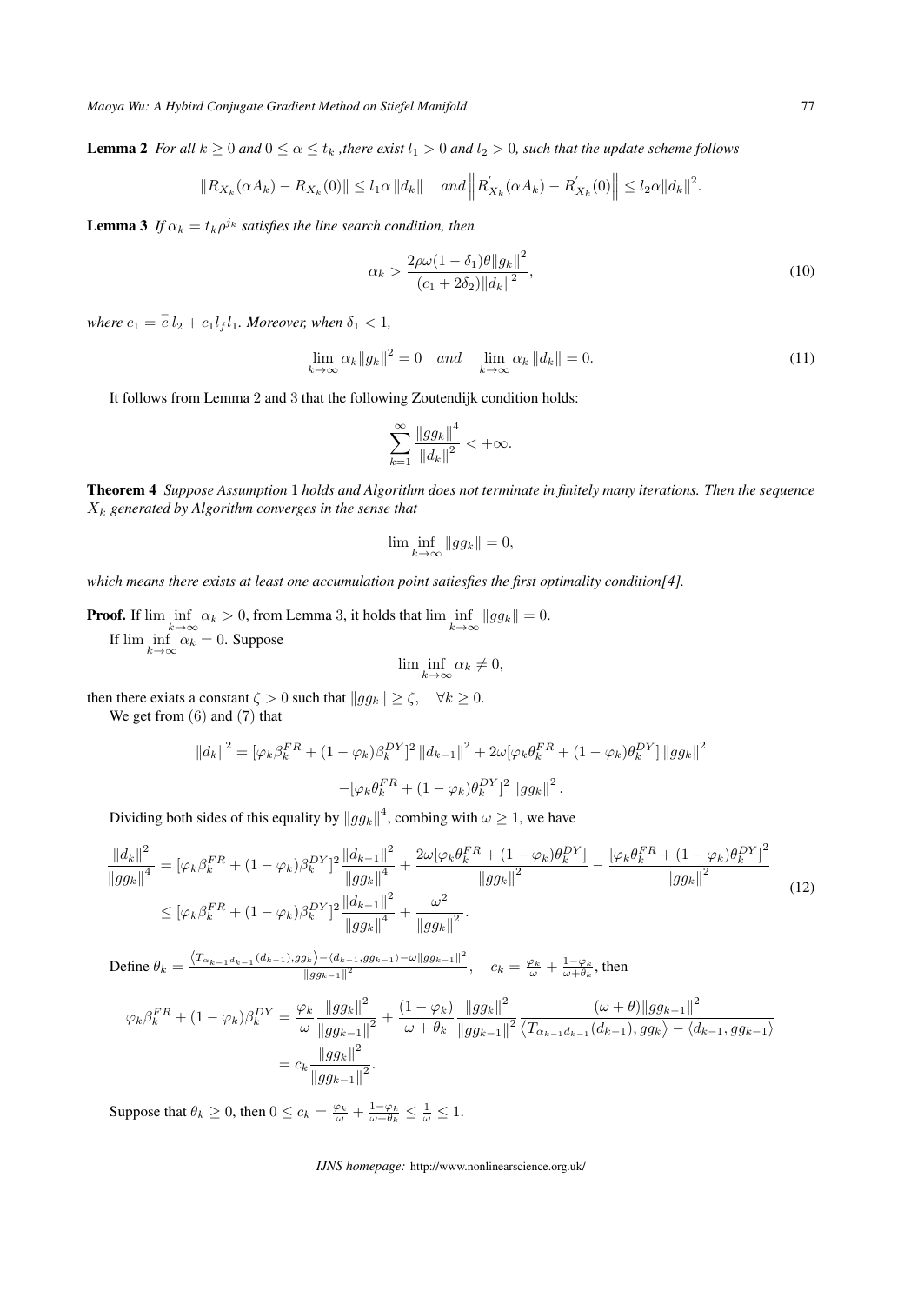On the other hand, if  $\theta_k < 0$ , and  $\omega + \theta_k > 0$ , then

$$
c_k - 1 = \frac{(\theta_k - \omega)\varphi_k + \omega(1 - \omega - \theta_k)}{\omega(\omega + \theta_k)} \quad \text{and} \quad c_k + 1 = \frac{(\theta_k - \omega)\varphi_k + \omega(1 + \omega + \theta_k)}{\omega(\omega + \theta_k)}.
$$

It is easy to see that ,if

$$
\omega + \theta_k > 0, \quad \varphi_k \in [\max\{0, \frac{\omega(1 - \omega - \theta_k)}{\omega - \theta_k}\}, \min\{1, \frac{\omega(1 + \omega + \theta_k)}{\omega - \theta_k}\}].
$$

$$
\omega + \theta_k < 0, \quad \varphi_k \in [\max\{0, \frac{\omega(1 + \omega + \theta_k)}{\omega - \theta_k}\}, \min\{1, \frac{\omega(1 - \omega - \theta_k)}{\omega - \theta_k}\}].
$$

Then,  $|c_k| \leq 1$ ,  $[\varphi_k \beta_k^F R + (1 - \varphi_k) \beta_k^D Y]^2 \leq \frac{||g g_k||^4}{||g g_{k-1}||}$  $\frac{\|gg_k\|}{\|gg_{k-1}\|^4}.$ From  $(6)$  and  $(7)$ , $(12)$ , we can get

$$
\frac{\|d_k\|^2}{\|gg_k\|^4} \leq [\varphi_k \beta_k^{FR} + (1 - \varphi_k)\beta_k^{DY}]^2 \frac{\|d_{k-1}\|^2}{\|gg_k\|^4} + \frac{\omega^2}{\|gg_k\|^2}
$$
  

$$
\leq \frac{\|d_{k-1}\|^2}{\|gg_{k-1}\|^4} + \frac{\omega^2}{\|gg_k\|^2} \leq \frac{\|d_0\|^2}{\|gg_0\|^4} + \sum_{k=1}^k \frac{\omega^2}{\|gg_k\|^2}
$$
  

$$
\leq \frac{\omega^2(k+1)}{\zeta^2}.
$$

The last inequalities implies

$$
\sum_{k=1}^{\infty} \frac{\|gg_k\|^4}{\|d_k\|^2} \ge +\infty.
$$

which contradicts Zoutandijk condition.

Then, combine Theorem 4 with Zoutendijk condition, the hybird conjugate gradient convergence globally on the Stiefel manifold.

### 4 Numerical Experiments

In this part, we mainly use the hybird conjugate gradient method to solve linear eigenvalue problem on Stiefel manifold and analysis its efficiency under different conditions.

The formula of linear eigenvalue problem as followed:

$$
\min_{X \in R^{n \times p}} \quad tr(X^T A X) \quad s.t. \ X^T X = I,
$$

where A is a symmetric matrix.

The corresponding objective function and gradient of this problem are as following :

$$
f(X) = -tr(X^T A X)
$$
 and  $G = \frac{\partial f(X)}{\partial X} = -2AX$ .

In numerical experiments, we consider two situations of our experiment. First, we fix the size of this problem, where  $n = 1000$  and  $p = 5$ , and take values of parameter  $\omega$  which appeared in Algorithm 1 as 0.1, 0.5, 1, 1.5, 2. Second, after choosing the most suitable value of  $\omega$ , we take different sizes of the linear eigenvalue problem, where  $n = 500, 1000, 2000, 3000, 4000$  and  $p = 5$ . The results of the aboved conditions are presented in the following Table 1 and Table 2.

In these tables, "FV" means the number of the objective function, "NG" means the norm of the gradient and "NGc" means  $\|\nabla FX\|_F = \left\|\frac{\partial}{\partial X}L(X, G^TX)\right\|_F$ , "itr" means the number of iterations, "feasi" means the feasibilty of the problem. Table 1 shows that, when  $\omega = 0.1, 0.5$ , the Algorithm1 cannot convergence. Therefore, the range of parameter ω must be  $ω \ge 1$ , and we find that when  $ω = 1.5$ , its the best one among these values. After we fix the value of the Parameter  $\omega$ , we see that with the sizes of the linear eigenvalue problem increase, the calculation amount of Algorithm1 become more complex.

*IJNS email for contribution:* editor@nonlinearscience.org.uk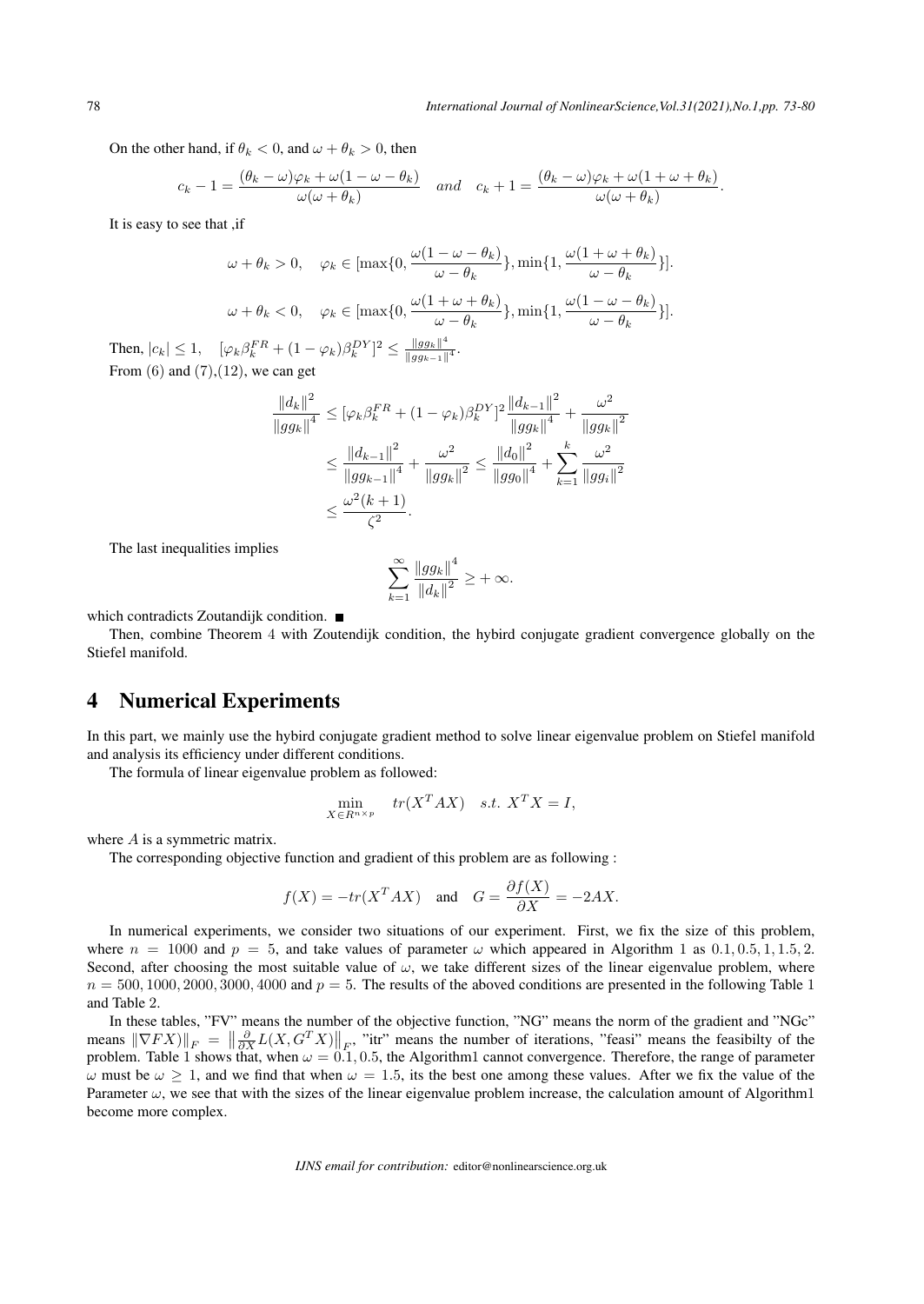| rative 1. Different sizes of parameter $\omega$ for Argometer |                 |                 |                  |                 |                 |  |  |  |
|---------------------------------------------------------------|-----------------|-----------------|------------------|-----------------|-----------------|--|--|--|
| $\omega$                                                      | 0.1             | 0.5             |                  | 15              |                 |  |  |  |
| <b>FV</b>                                                     | $-2.516292e+03$ | $-2.520052e+03$ | $-9.7425556e+03$ | $-9.723070e+03$ | $-9.695318e+03$ |  |  |  |
| NG                                                            | $2.24e+03$      | $2.23e+03$      | 3.54e-02         | 1.28e-02        | $1.70e-02$      |  |  |  |
| <b>NGc</b>                                                    | $2.24e+03$      | $2.23e+03$      | 3.54e-02         | 1.28e-02        | 1.70e-02        |  |  |  |
| itr                                                           |                 |                 | 139.2            | 137.8           | 189             |  |  |  |
| Time                                                          | 0.0168052       | 0.019159        | 0.1714356        | 0.1802832       | 0.242674667     |  |  |  |
| feasi                                                         | 1.791273e-15    | 1.828956e-15    | 3.966999e-15     | 9.197988e-15    | 1.984286e-14    |  |  |  |

Table 1: Different sizes of parameter ω for Algorithm1

Table 2: Different sizes of the linear eigenvalue problem

| $n_{\rm c}$ | 500             | 1000            | 2000            | 3000            | 4000            |
|-------------|-----------------|-----------------|-----------------|-----------------|-----------------|
| FV          | $-4.750444e+03$ | $-9.725608e+03$ | $-1.9640047e+4$ | $-2.958271e+04$ | $-3.955398e+04$ |
| NG          | 4.218619e-03    | 8.754726e-03    | 4.5880502e-02   | 0.154919793     | 0.215752572     |
| <b>NGc</b>  | 4.218619e-03    | 8.754726e-03    | 4.5880502e-02   | 0.154919793     | 0.215752572     |
| itr         | 113             | 151             | 175.5           | 210.5           | 215.5           |
| Time        | 0.0952655       | 0.191996167     | 1.187099        | 2.951548833     | 5.3789635       |
| feasi       | 3.387220e-15    | 3.832722e-15    | 4.692564e-15    | 5.465049E-15    | 5.489136e-15    |

## 5 Conclusions

In this paper, by introducing an vector transport, we propose an hybird FR and DY conjugate gradient methods for optimization problems constrained on the Stiefel manifold and proved that the deirections are always descent under the non-momotone line search. The global convergence is given under the Zoutendijk condition. In numerical experiments we indicate that the proposed methods are effcient. The hybird conjugate gradient method performs well both on theories and experiments for solving the Stiefel optimization problems.

### Acknowledgments

The authors would like to thank our editor and the reviewers who went far beyond the call of duty with many very valuable suggestions that enhanced the readability and relevance of this paper.

## References

- [1] R. Fletcher and C. M. Reeves. Function minimization by conjugate gradients. *The computer journal*, 7(1964)(2):149–154.
- [2] E. Polak and G. Ribiere. Note sur la convergence de méthodes de directions conjuguées. *ESAIM: Mathematical Modelling and Numerical Analysis-Modelisation Math ´ ematique et Analyse Num ´ erique ´* , 3(1969)(R1):35–43.
- [3] B. T. Polyak. The conjugate gradient method in extremal problems. *USSR Computational Mathematics and Mathematical Physics*, 9(1969)(4):94–112.
- [4] Y.-H. Dai and Y. Yuan. A nonlinear conjugate gradient method with a strong global convergence property. *SIAM Journal on optimization*, 10(1999)(1):177–182.
- [5] B. Jiang and Y.-H. Dai. A framework of constraint preserving update schemes for optimization on stiefel manifold. *Mathematical Programming*, 153(2015)(2):535–575.
- [6] P.-A. Absil, R. Mahony and R. Sepulchre. Optimization algorithms on matrix manifolds. Princeton University Press. 2009.
- [7] L. Zhang, W. Zhou and D. Li. Global convergence of a modified fletcher–reeves conjugate gradient method with armijo-type line search. *Numerische mathematik*, 104(2006)(4):561–572.
- [8] A. Edelman, T. A. Arias and S. T. Smith. The geometry of algorithms with orthogonality constraints. *SIAM journal on Matrix Analysis and Applications*, 20(1998)(2):303–353.